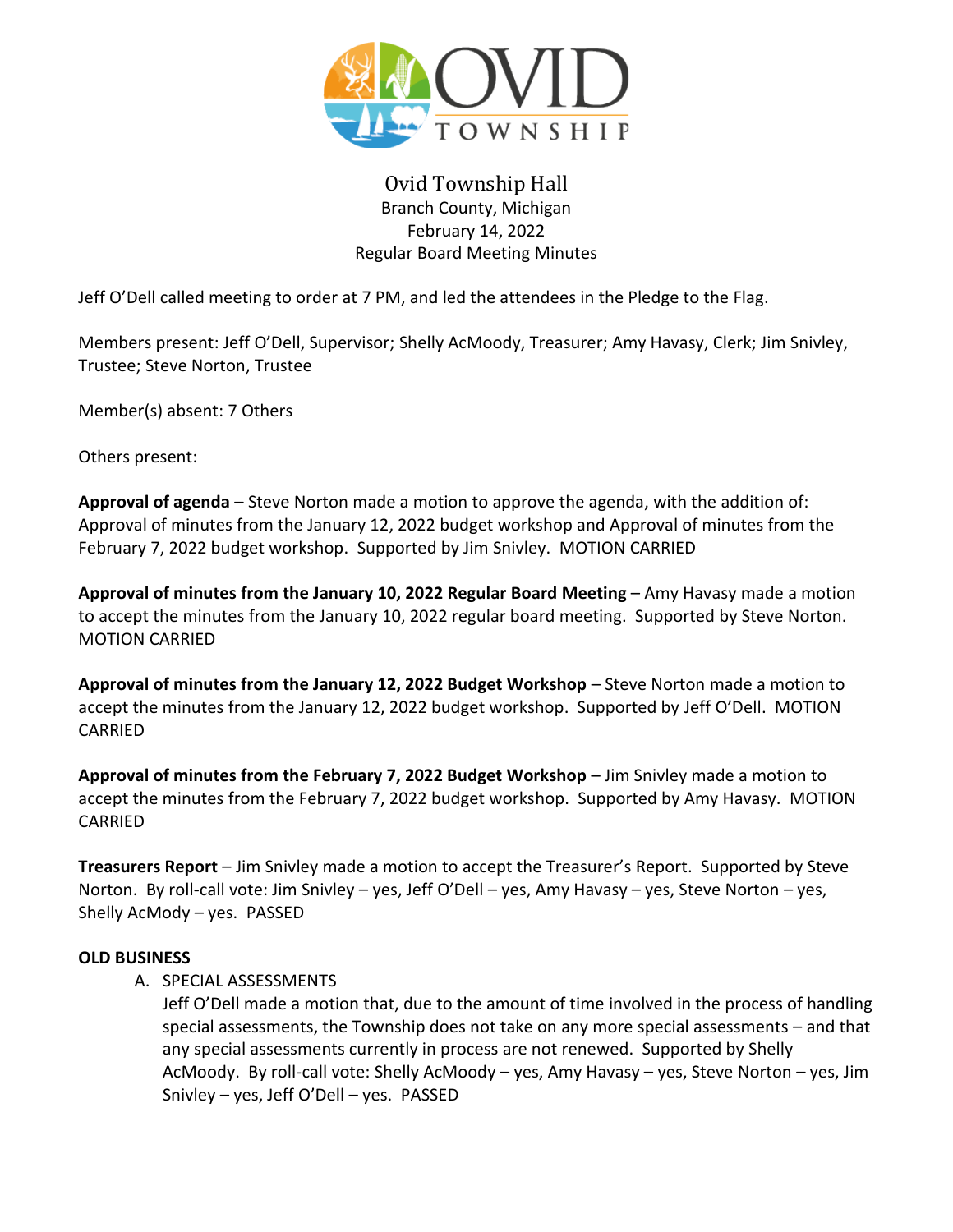#### **NEW BUSINESS**

A. BUDGET AMENDMENTS

The clerk presented the recommended budget amendments to balance the budget. Amy Havasy made a motion to accept the budget amendments for FY 2022 as presented, supported by Steve Norton. By roll-call vote: Amy Havasy – yes, Jeff O'Dell – yes, Steve Norton – yes, Shelly AcMoody – yes, Jim Snivley – yes. PASSED

- B. RESOLUTION 2022-02-14A TO ADOPT THE FEDERAL POVERTY INCOME GUIDELINES Amy Havasy made a motion to approve Resolution 2022-02-14A as presented, supported by Shelly AcMoody. By roll-call vote: Amy Havasy – yes, Shelly AcMoody – yes, Jeff O'Dell – yes, Steve Norton – yes, Jim Snivley – yes. PASSED
- C. RESOLUTION 2022-02-14B TO ESTABLISH AN ALTERNATIVE DAY FOR THE START OF THE MARCH BOARD OF REVIEW Jim Snivley made a motion to approve Resolution 2022-02-14B as presented, supported by Jeff O'Dell. By roll-call vote: Jim Snivley – yes, Steve Norton – yes, Amy Havasy – yes, Shelly

AcMoody – yes, Jeff O'Dell – yes. PASSED D. RESOLUTION 2022-02-14C – SUPERVISOR SALARY Shelly AcMoody made a motion to approve Resolution 2022-02-14C as presented, supported by Jim Snivley. By roll-call vote: Amy Havasy – yes, Shelly AcMoody – yes, Steve Norton –

yes, Jim Snivley – yes, Jeff O'Dell – yes. PASSED

- E. RESOLUTION 2022-02-14D TREASURER SALARY Steve Norton made a motion to approve Resolution 2022-02-14D as presented, supported by Jim Snivley. By roll-call vote: Jim Snivley – yes, Steve Norton – yes, Jeff O'Dell – yes, Amy Havasy – yes, Shelly AcMoody – yes. PASSED
- F. RESOLUTION 2022-02-14E CLERK SALARY Shelly AcMoody made a motion to approve Resolution 2022-02-14E as presented, supported by Steve Norton. By roll-call vote: Shelly AcMoody – yes, Jeff O'Dell – yes, Jim Snivley – yes, Steve Norton – yes, Amy Havasy – yes. PASSED
- G. RESOLUTION 2022-02-14F TRUSTEE SALARY Amy Havasy made a motion to approve Resolution 2022-02-14F as presented, supported by Shelly AcMoody. By roll-call vote: Jeff O'Dell – yes, Amy Havasy – yes, Shelly AcMoody – yes, Jim Snivley – yes, Steve Norton – yes. PASSED
- H. RESOLUTION 2022-02-14G ZONING ADMINISTRATOR SALARY Steve Norton made a motion to approve Resolution 2022-02-14G as presented, supported by Jim Snivley. By roll-call vote: Steve Norton – yes, Jim Snivley – yes, Jeff O'Dell – yes, Shelly AcMoody – yes, Amy Havasy – yes. PASSED
- I. PURCHASE TV FOR BOARD ROOM Jeff O'Dell requested the board approve a budget of \$1,000.00 for the purchase of a TV, and all mounting hardware and cables, for the Hall Meeting room. Steve Norton suggested we add a camera and microphone for broadcasting meetings in the future. Amy Havasy made a motion to approve Jeff O'Dell's request, and to get pricing on the camera/microphone. Supported by Steve Norton. By roll-call vote: Shelly AcMoody – yes, Steve Norton – yes, Jim Snivley – yes, Jeff O'Dell – yes, Amy Havasy – yes. PASSED